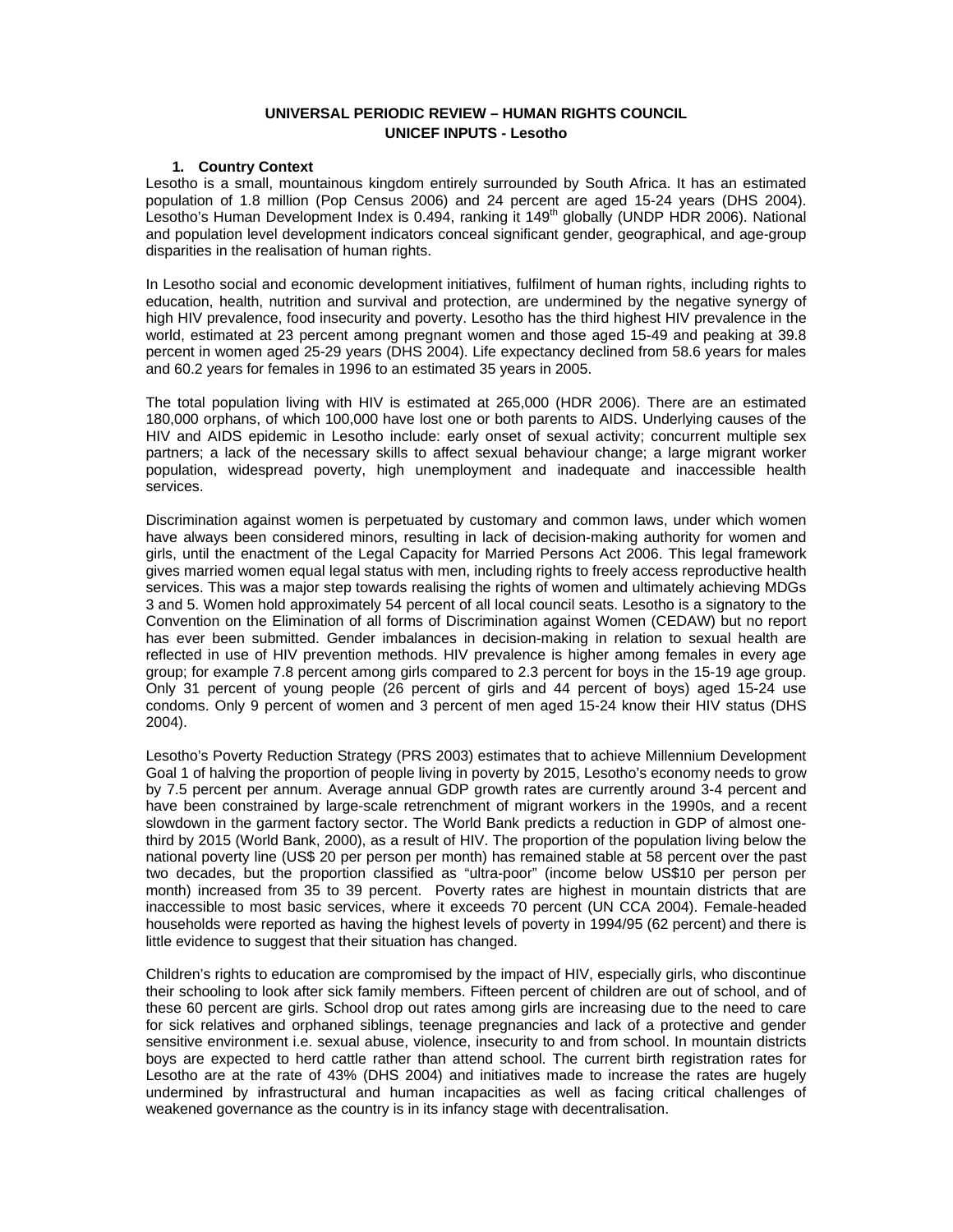Lesotho ratified the Convention on the Rights of the Child (CRC) in 1992 and submitted its initial report in 1998. Significant progress in policy and legislative reform for children has been made in line with the Concluding Observations and Recommendations of the Committee, primarily through the drafting of the Child Welfare and Protection Bill 2008, which is still not enacted to date. Lesotho is in the process of compiling the second, third and fourth periodic reports to synthesise into one report, with a special forum for children to ensure inclusion of their perspectives in the report. However, the delay in the enactment of this vital legal framework and bill of rights for Basotho children hinders an effective response to child rights violations.

Significant gaps exist in national and disaggregated data on child protection, vulnerability and emerging issues and their use to inform decision-making on programmes for children. Other gaps persist in relation to harmonisation of legal definitions of a child, prohibition of corporal punishment, juvenile justice systems for children and young offenders, justice for children for protection of all children in contact with the law and implementation of a comprehensive national programme for children with disabilities. This has not however impeded numerous and essential capacity development and skills building interventions for strengthening of key implementing institutions, as well as putting in place relevant advocacy and social mobilisation programmes for both service providers and communities at large.

## **2. Contextual Framework**

Lesotho as a Member State to the United Nations is committed and took a pledge to the obligations of the UN Charter and the Universal Declaration of Human Rights by signing in the indicated dates among others following listed instruments together with their respective Optional Protocols: The UN Convention on the Rights of the Child (CRC), 9 April 1992; African Charter on the Rights and Welfare of the Child (ACRWC) July 1990; International Covenant on Economic, Social and Cultural Rights, 9 December 1992 and same date the International Covenant on Civil and Political Rights ; Convention on the Elimination of All Forms of Discrimination Against Women, 21 September 1995; United Nations Rules for the Protection of Juveniles Deprived of their Liberty, 14 December 1990 and the Beijing Rules; International Convention on the Elimination of All Forms of Racial Discrimination, 4 December 1971; Convention against Torture and Other Cruel, Inhuman or Degrading Treatment or Punishment, 12 December 2001; International Convention on the Protection of the Rights of All Migrant Workers and their Family Members, 1 January 2006; Convention on the Rights of Persons with Disabilities, 8 December 2008. However, Lesotho still owes initial periodic reports on the domestication of all the instruments apart from the CRC, where the initial report was approved in 2001 and the three more reports still owe.

Lesotho translated the above instruments into domestic and national legal framework to address issues of child protection and to uphold their rights, such issues are for example, child labour, inheritance rights, justice for children, marriage and matrimonial regimes, sexual offences, alternative care and guardianship of minors and violence, exploitation and abuse.

The following national legal framework strives to implement the international and regional instruments that Lesotho signed for and ratified in order to protect children and women: The constitution of Lesotho 1993, Children's Protection Act of 1980, Birth and Deaths Registration Act of 1973 this makes registration compulsory, The Labour code of 1992 that establishes the minimum age of employment at 15 yrs. The Lesotho Land Act of 1979, the Administration of Estates Proclamation of 1935, Law of Inheritance Act 26 of 1873, Ordinance of Succession, Intestate Succession Proclamation 2 of 1953. Legal Capacity for Married Persons Act, 2006, Sexual offences Act of 2003 makes it unlawful not to report a case of child sex abuse, when such information becomes available and the Adoption Proclamation of 1957.

# **3. Implementation Trends and Opportunities**

The United Nations Development Assistance Framework (UNDAF) guides the development assistance activities of the UN System in Lesotho during this 2008-2012 programming cycle, it is the translation of the above commitment by the United Nations Country Team (UNCT), under which the UNCT pledges to focus the UN System's resources on addressing Lesotho's national priorities and challenges.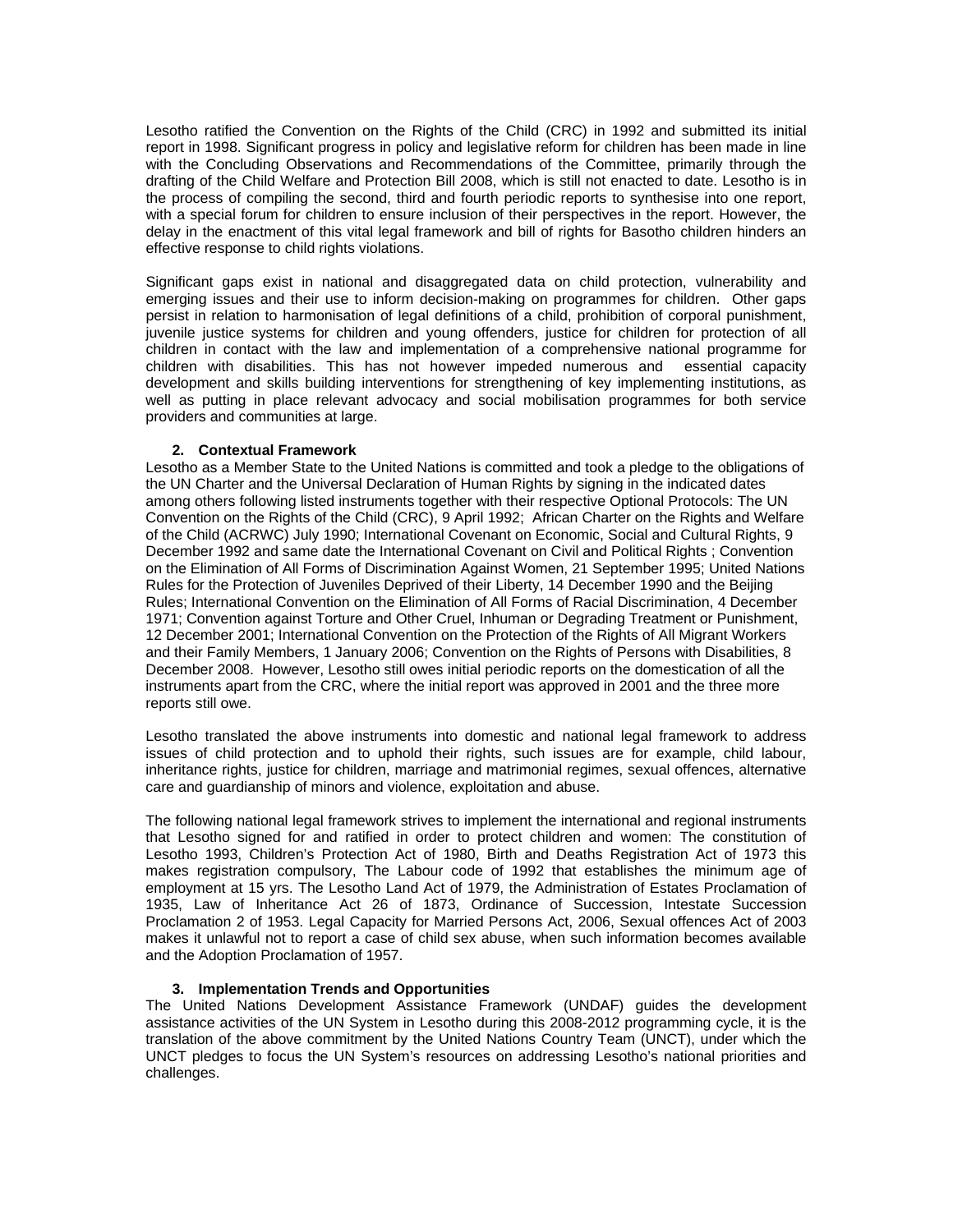The UNICEF Country Programme results for 2008 – 2011 aims to contribute to achievement of each of the four UNDAF outcomes. These in turn are derived from the eight national priority areas and two cross-cutting issues as outlined in the Lesotho Poverty Reduction Strategy (LPRS). These are clustered as: Growth Sectors; HIV and AIDS, Gender and Youth; Human Development; and Governance. Combating HIV is the country's highest priority in recognition of its impact on development and the dependence of other Millennium Development Goals on achievement of this goal. The LPRS is the medium term framework for realising the National Vision 2020. Design of the country programme was guided by the CRC (the Concluding Observations and Recommendations of the Committee on initial country report to the Rights of the Child), the ACRWC and the CEDAW.

UNICEF Lesotho through its Child Survival, Care and Development programme is striving to achieve a comprehensive package of high-impact maternal neonatal and child survival interventions that are accessible to at least 90% of women and children; quality PMTCT and paediatric AIDS care services available to 80% of the affected and infected mothers and children and the number of new HIV paediatric infections reduced by 50%. These results aim to contribute to a reduction in child mortality by 2012 of 40% and a reduction in maternal mortality by 50% from the 2004 baseline. The health sector has reached already over the set target as a result of the technical guidance and financial support received from UNICEF and other development partners, with intensive training of health service providers especially from the district and community levels with special emphasis on strengthening and ensuring accessibility of outreach programmes.

UNICEF collaborated effectively with the civil society partners in health particularly in the area of paediatric HIV treatment and primary prevention with institutional strengthening and leveraging of resources to ensure survival, care and development even of children infected. For instance providing support to places of safety for infected infants such as Beautiful Gate, Touching Tiny Lives, Baylor College and Clinton Foundation and others. UNICEF partnered with Baylor College and the Clinton Foundation to provide technical assistance and enhance national capacity to scale up treatment of paediatric AIDS, care and support. The first Baylor Paediatric Centre of Excellence for anti-retroviral therapy enrolled 36000 children out of an estimated 4,400 in need of treatment in 2006.

UNICEF supported improving service quality and expansion of paediatric AIDS and Prevention of Mother-To-Child Transmission of HIV (PMTCT) services. PMTCT is available in all the 18 hospitals and is scaled up to all 166 peripheral health centres, although uptake of HIV Testing is currently 95.6 percent. UNICEF in partnership with other agencies contributed to sustaining zero polio cases, integration of vitamin A (55 percent coverage) into routine EPI, introduction of Pentavalent vaccine in the routine schedule, implementation of Measles SIAs through provision of vaccines, cold chain supplies, training and social mobilisation activities and achieving 83% DPT3 coverage among children aged 0-11 months.

UNICEF Lesotho is also seen on the ground in the area of fighting food insecurity and malnutrition for children, where since 2004 there has been support to communities young farmers, OVC households and support groups (Home-based care groups), with garden tools and seeds (agricultural inputs) and this was in collaboration with the ministries of Agriculture and Food Security and Local Government and Chieftainship. With this there is training of the beneficiaries of the inputs on some agricultural technologies so they could use them properly to yield some produce.

UNICEF Lesotho through its Basic Education for All programme aims to have at least 95 percent of school going age children enrolled in primary school; at least 80 percent of girls and boys enrolled in grade 1 in 2008 to successfully complete grade 5; at least 80 percent of schools and NFE Centres implement life skills education for HIV prevention and at least 50 percent of schools implement the Child Friendly Schools (CFS) policy.

UNICEF with its financial and technical support facilitated the development of the Life Skills school curriculum in collaboration with the education sector as an intervention in the prevention of HIV and AIDS among children and youth and this is now implemented in 80 schools. The programme also supported the development of the national Child Friendly Schools policy that purports for a conducive learning and protective environment within the school setting especially with the plight of Orphans and other Vulnerable Children (OVC). The process to amend the Education Act 1995 was initiated and completed with the newly amended Education Act 2008, the purpose being to abolish corporal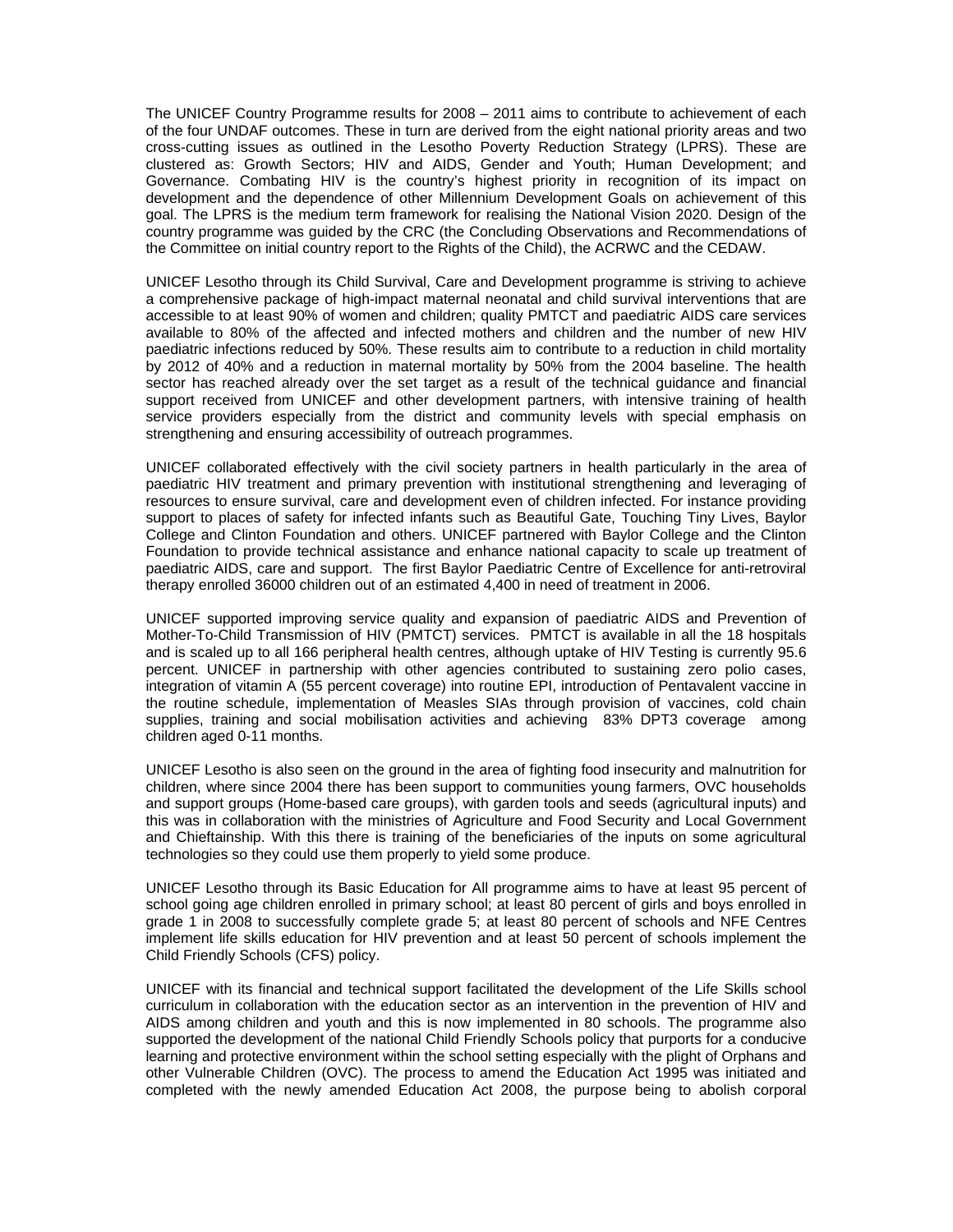punishment in schools as well as to enforce free primary education policy, not to only have it free, but, most importantly to make it compulsory.

UNICEF Lesotho through its Adolescent HIV Prevention programme is striving to ensure that there is enabling and supportive environment for at least 60% of girls and boys 10-19 years, including the most at risk, to acquire correct information, comprehensive knowledge and risk reduction skills to prevent HIV and that at least 30% of national and district level health facilities provide adolescent friendly HIV counselling and testing services, supported with comprehensive sexual and reproductive health support services. These results are to contribute to a reduction of 1% of new HIV infections among young people (15-24), as spelled out in the National HIV and AIDS Plan of Action 2006-2011.

There is a national strategy on Behavioural Change Communication developed together with the Government of Lesotho and civil society, in a manner to address the unsettling HIV prevalence rate through prevention programmes particularly for youth as they are the most at risk. For the same reasons UNICEF with the ministry of Health and Social Welfare, key NGOs and under the guidance of Child Helpline International, has supported and facilitated the setting up of the Child Helpline in the capital district of Maseru and is launching a regional branch in Quthing district to commemorate the  $20<sup>th</sup>$  anniversary of the UN CRC in November 20 this year. This toll-free helpline is meant to facilitate reporting of cases of violations, exploitation and abuse of children and young people so they can easily access assistance, protection and basic services.

The fourth programme for UNICEF Lesotho, the Policy, Legislation and Social Protection aims to creating a more conducive and enabling environment to realize the rights of children and women and contribute to a more equitable access and utilization of basic services for Children of Lesotho. This is achieved through provision of to support the Government at national level in adopting and implementing new and amended legislative and policy framework, such as ensuring that the Children's Protection and Welfare Bill is enacted and implemented in harmonization with related laws and policies. With the ever increasing number of OVC, UNICEF aims to have at least 70,000 orphaned and children made vulnerable by HIV and AIDS receive quality family, community and government support, and access and utilize basic services without discrimination.

Lastly, to ensure that policy, evidence-based advocacy, national budget allocation, research and programming are informed by regularly collected and analysed strategic information on the situation of children, youth and women, particularly in relation to new and emerging issues, UNICEF also supports and facilitates state of the art knowledge gathering activities. These are national surveys like the DHS, Population Census, MICS; sector or programme specific assessment like the rapid assessment on OVC; sectoral databases like the vital and birth registration, health information management system, DevInfo and others. In 2003 UNICEF supported the setting up the Child and Gender Protection Unit (CGPU), a specialised division within the police that is trained to address to issues of children in contact with the law either as victims, witnesses or alleged offenders. A database was established and in use in all 11 police districts to enhance reporting and monitoring of child abuse and to facilitate referral to relevant services.

UNICEF since 2001 to date continued to support with financial and technical assistance the child law reform process that came about as an intervention to address the inadequacies, limitations and gaps of the current Child Protection Act 1980 to draft the Children's Protection and Welfare Bill. Similar support was extended to the development of some key national frameworks on child protection for a holistic approach, the costed OVC National Action Plan 2004 with M&E framework and the approved National OVC Policy 2006 with strategy. Leveraging resources is the one thing that UNICEF is committed to doing so to ensure effective implementation of existing national strategies and plans. As a result of this obligation Lesotho was able to secure M32 US\$ from Global Fund Round 7 for OVC, M11.3 Euros from the European Commission for OVC as well and several other financial resources such as the DFID. Lesotho launched its first Child Cash Grant programme in April this year where to date 922 households and 2,365 OVC beneficiaries have received a grant to help them meet their essential needs like food and help them access social services like school and health facilities.

### **4. Capacity Development**

Capacity development seems to be a reality challenge and limitation towards economic and social development in Lesotho. There is very limited infrastructure in the country given the terrain of the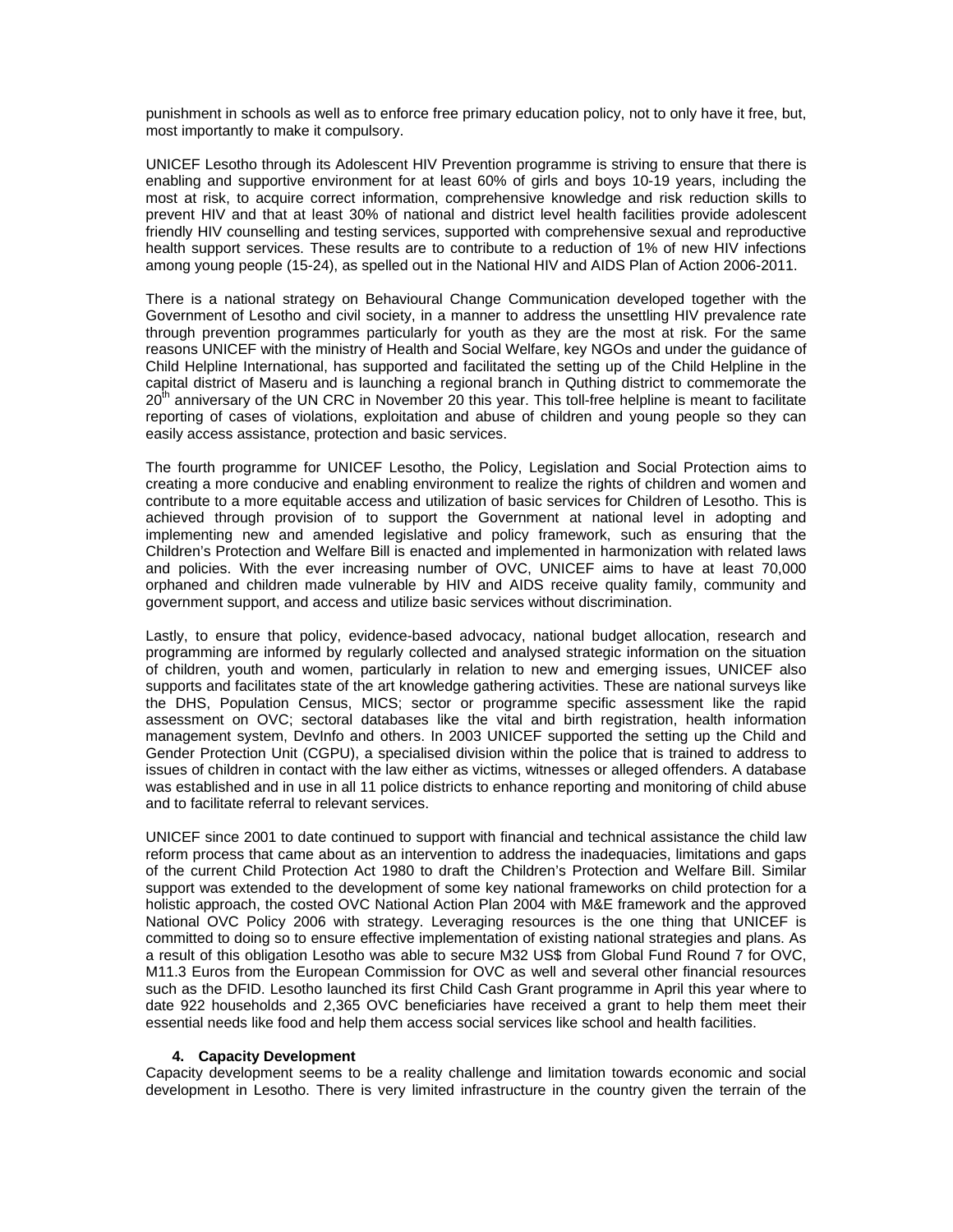country and it is difficult for a larger population group to easily access information and services (70% lives in the mountain areas).

Lack of awareness and knowledge of HIV information, services that are available and where to access them for instance, renders communities susceptible to contracting the virus and adversely affecting the incidence rate of HIV. This hinders technological systems development and building, which would lead to development of sustainable infrastructure for sustained and accessible programmes and interventions especially for the marginalised groups and children, such as the ability for GOL to maintain the Child Cash Grant Programme as a community intervention.

It is in this instance that UNICEF supports the improvement and establishment of mechanisms for identification and targeting, data collection and reporting such as the Child and Gender Protection Unit (CGPU), database for the administration of estates for orphaned children, child helpline, DevInfo, etc.

UNICEF Lesotho is highly involved in the strengthening of key institutions that render basic social services, protection, advocacy and social mobilisation interventions for children, in an effort to uphold and protect the rights of Basotho children. These include among others Parliament so to prioritise children in the national agenda, the Media, child related civil society organisations, such as the NGO Coalition on the Rights of the Child (NGOC), Lesotho Council of NGOs (LCN) and its affiliates and relevant line ministries in GOL. Focus here mainly is skills building and improving technical capacity of service providers and implementers especially in advocacy and social mobilisation and specialised areas of services.

UNICEF solicits locally, regionally and internationally expertise for training of partners so to help in skills development and to as well train service providers and partners on the fundamental legal and policy framework that govern child related service rendering and protection.

As a good practice UNICEF assisted GOL in the setting up of coordination mechanisms for child protection and particularly to ensure synergy in the delivery of services and interventions for vulnerable children, that is, coordination of the national OVC response programme at both national and district levels. There is the National OVC Coordination Committee and the 10 District Child Protection Teams, which are all multi-sectoral in nature comprising of line ministries, local and International NGOs and Development partners.

### **5. Limitations, Challenges and Gaps**

Lesotho is faced with huge challenges of acute poverty, chronic hunger and high HIV prevalence rates and weakened governance, as already mentioned that undermine most efforts leading to significant social development and economic empowerment for the fulfilment of human rights of Basotho nation.

It has become apparent that the Rule of Law plays a fundamental role in area of governance in every country. The Parliament of Lesotho is charged with the mandate to legislate for and represent the interests of the public, however, there is a challenge in the enforcement of the laws passed and enacted and the problem is not well articulated as to the different roles of Parliament and Government (executive) in such matters, as to who has to be in control and regulate issues of such nature.

The non enactment of the Child Protection and Welfare (CPW) Bill is a great set back to the domestication of the CRC and the ACRWC and this has proved to undermine the already developed initiatives such as the implementation of the Residential Care Guidelines developed by GOL in 2006, the enforcement of the National OVC policy and many other programmes.

There is clear miscomprehension of national, regional and international instruments that govern and regulate service delivery by both service providers and the public at large, which impedes improvement and efficiency in the fulfilment of the rights of children and women and the translation of those to practical context. People do not know the policies and laws that they work under and similarly the claim holders do not know their rights as well, despite numerous social mobilisation activities. This may perhaps be attributed to a lack of proper Information, Education and Communication (IEC) strategy that goes along with a good monitoring and evaluation mechanism.